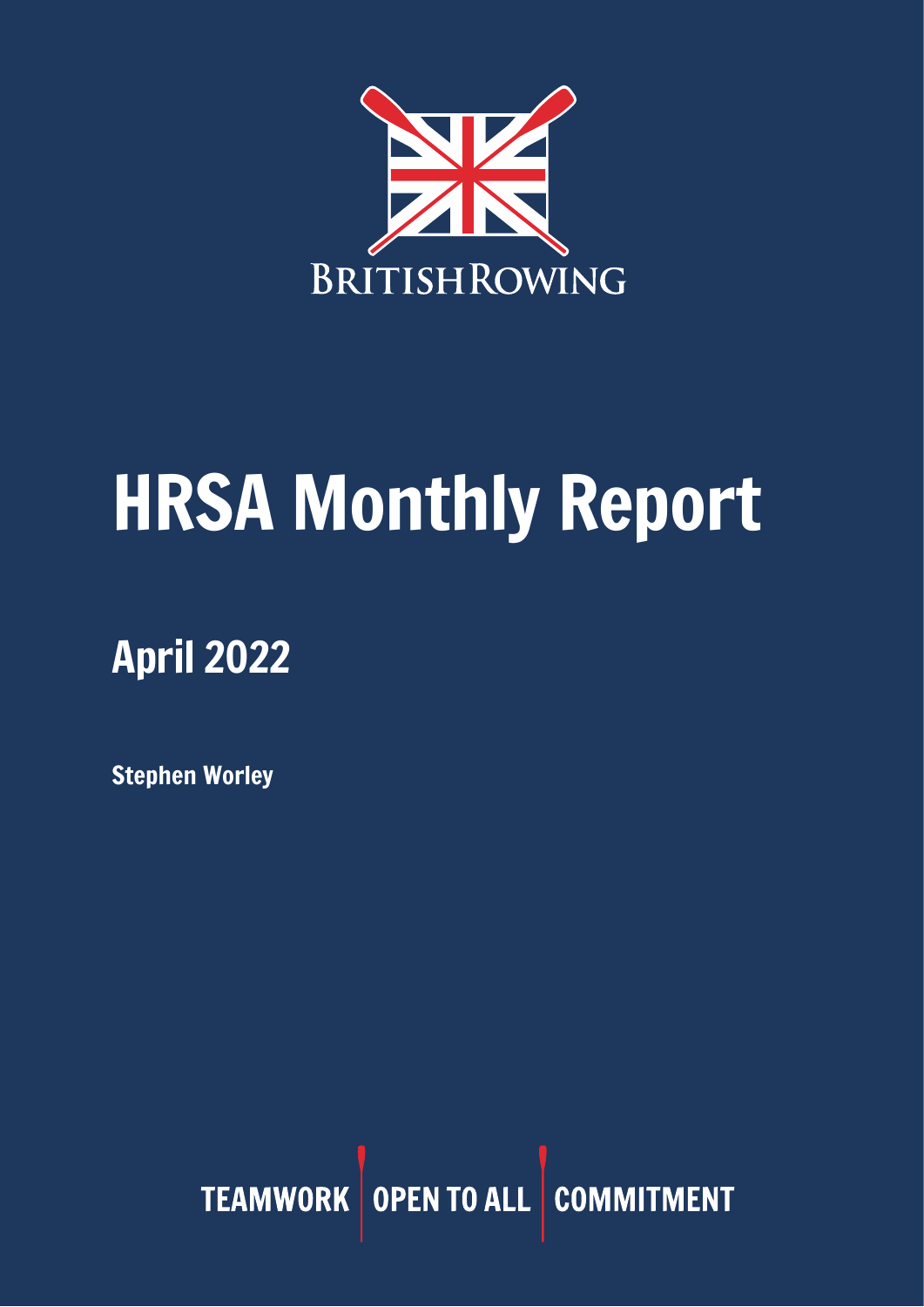## Incidents in April

#### **Broken arm following collision with a tree**

After spinning, bow's rigger in an 8 hit a tree trunk that was sticking out of the water, this caused the backstay to shear and the rigger to buckle from the impact. A few seconds later bowman said that his arm was broken. A strong gust of wind may have helped to propel the boat towards the tree trunk.

The rower's broken arm required surgery; it will be in a cast for 2-3 weeks and there is expected to be a 6-month recovery process.

Please keep a good lookout and avoid tree stumps and other obstructions.

#### **Take care to check your heel restraints**

There was a head on collision between a 4- and a 4x after which the 4x capsized and one rower was not able to remove their feet from the adjustable shoes for some considerable time because the heel restraints were not connected and the shoes were really tight. The rower was only able to stay afloat because he was holding onto the 4-.

It is reported that the heel restraints were not checked before the outing. The club will remind all members "that mandatory safety checks on the boat MUST be performed before boating".

A similar incident happened at a training camp in Scotland.

A Safety Alert on Checking Heel Restraints is included with this report.

#### **Take care to check other items too**

A coastal 4+ took on water during a launch into rough water. It rowed away from the shore and opened its self-bailer (to get rid of the water). The bailer failed and left the boat with a gaping hole where bailer should be - water was quickly taken on so the crew headed for the shore signalling to people on the beach that help was required. A controlled storm landing was executed with plenty of help. Nobody was harmed. The club will repair the self-bailers and ensure that, in future, they are checked prior to launching.

#### **Attacked by a swan**

There were three reports from one club, on separate days, of an aggressive male swan attacking rowers in a 2-, 4x and 4-. In paddling upstream, the boats could not avoid passing close to a female swan nesting on reeds.

The club has approached everyone it can think of for advice and has had no useful responses. Members have been advised to be aware and row carefully past swans. Avoid smaller boats if possible.

There is more information on attacks by swans [here](https://www.bbc.co.uk/news/magazine-17736292), where it says that "*the males are fierce in defence of their nests, especially during the spring nesting season - April to June*." The club could consider avoiding this area of the river till after June but this would seriously reduce the length of river that they can use.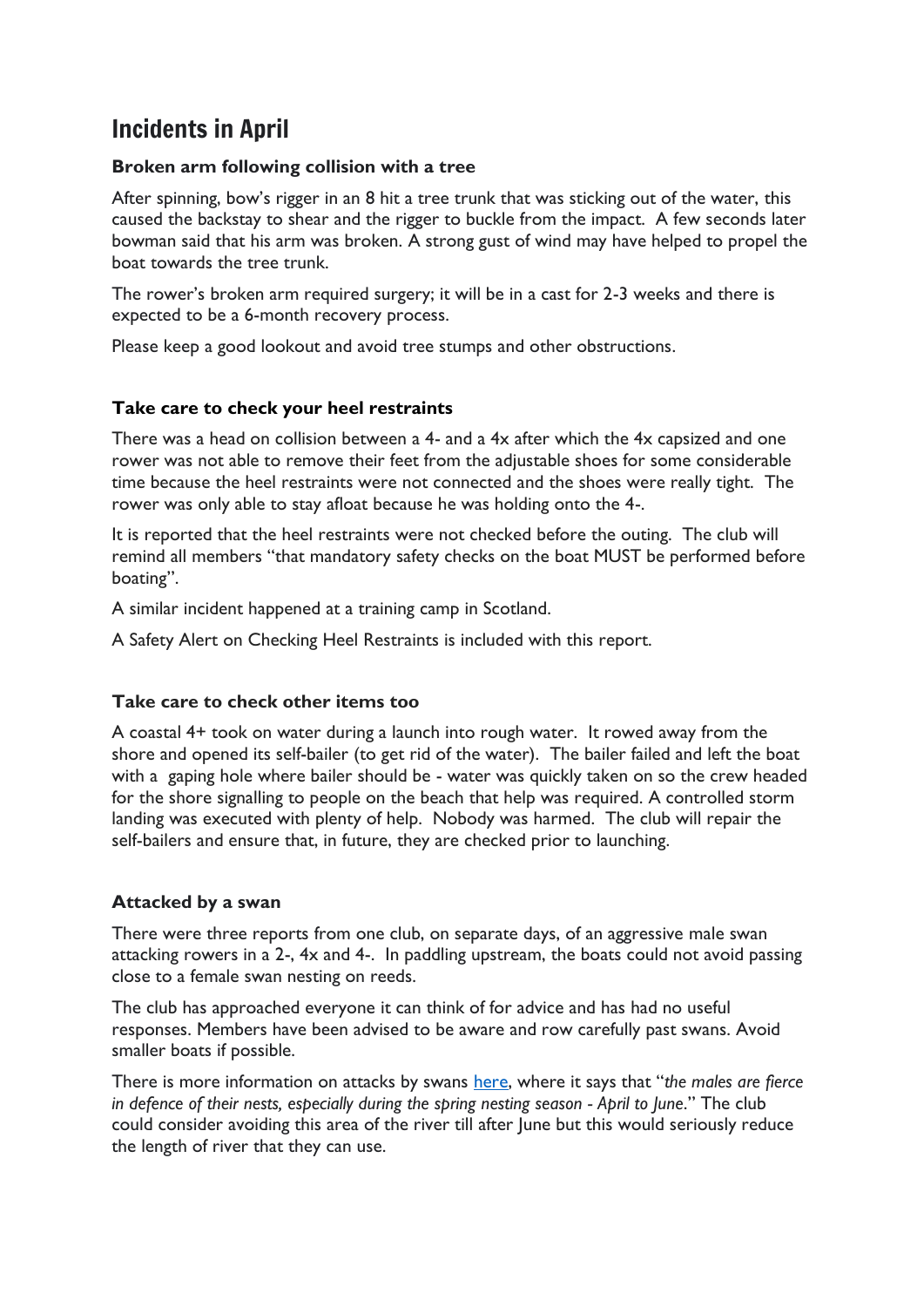#### **Be aware of other boats**

It is that time of year when people want to have fun afloat again in all sorts of boats. Some of these people appear to have little understanding off navigation rules, or of how to control their boats, or both. Please take great around other boats.

In one incident a hired rowing pleasure boat was stationary, near the bank, ahead of a 1x. The 1x started to pull out to pass and the pleasure boat continued towards the centre of the river and hit the side of the 1x near the stern. A similar incident occurred with a 2- the following day.

In another incident a 2- took a wide line so were rather central in the river. The crew was aware of an approaching motor cruiser so stopped their boat. The cruiser was about 50 metres away and took no evasive action as they were not looking where they were going. There were shouts to them to stop, and the 2- tried to get out the way. The cruiser continued at speed and mounted the bows of the boat, and then came to a stop on top of the boat, which then capsized. The rowers managed to swim the boat to safety. The damage to the boat is shown opposite. The people on the cruiser did not apologise, and were laughing at the incident with a blatant disregard for how much danger they put the rowers in. The RRSA has written to the club asking that this incident is reported to the Navigation Authority urgently. It is understood that the Navigation Authority is investigating this incident with a view to taking punitive action.



In another incident a 4x was hit by a narrow boat that was in the centre of the relatively narrow waterway on a bend. The 4x had almost stopped. The oars were submerged under narrowboat; this resulted in a slow motion capsize. The crew stayed with boat, righted it, getting back in and rowing short distance back to club, and immediate wash/shower.

In a further incident a 4x was in the correct navigational position to the rower's left of the fairway. The steers looked ahead and saw 40 foot white cruising boat with many people on board, on a collision course and travelling very fast, The crew held hard and moved out of the way; the boats missed each other by about 2 meters. The cruiser did not change course or speed. The people on the cruiser appeared to find the incident funny and it continued at some speed up the river, causing considerable wash.

In another incident four rowers were afloat in 1xs. One took a wide line around a bend and collided with a narrow boat in the centre of the river and the 1x capsized. There was extensive damage to the 1x. The club has introduced new sculling guidelines; all rowers in 1xs must have a bank-party.

There was a further incident when a 1x collided with a Trimaran that was on the wrong side of the river. The sculler shouted but collided causing some damage to the top of the scull which almost capsized. The sculler was assisted by a nearby safety launch. There was some damage to the 1x.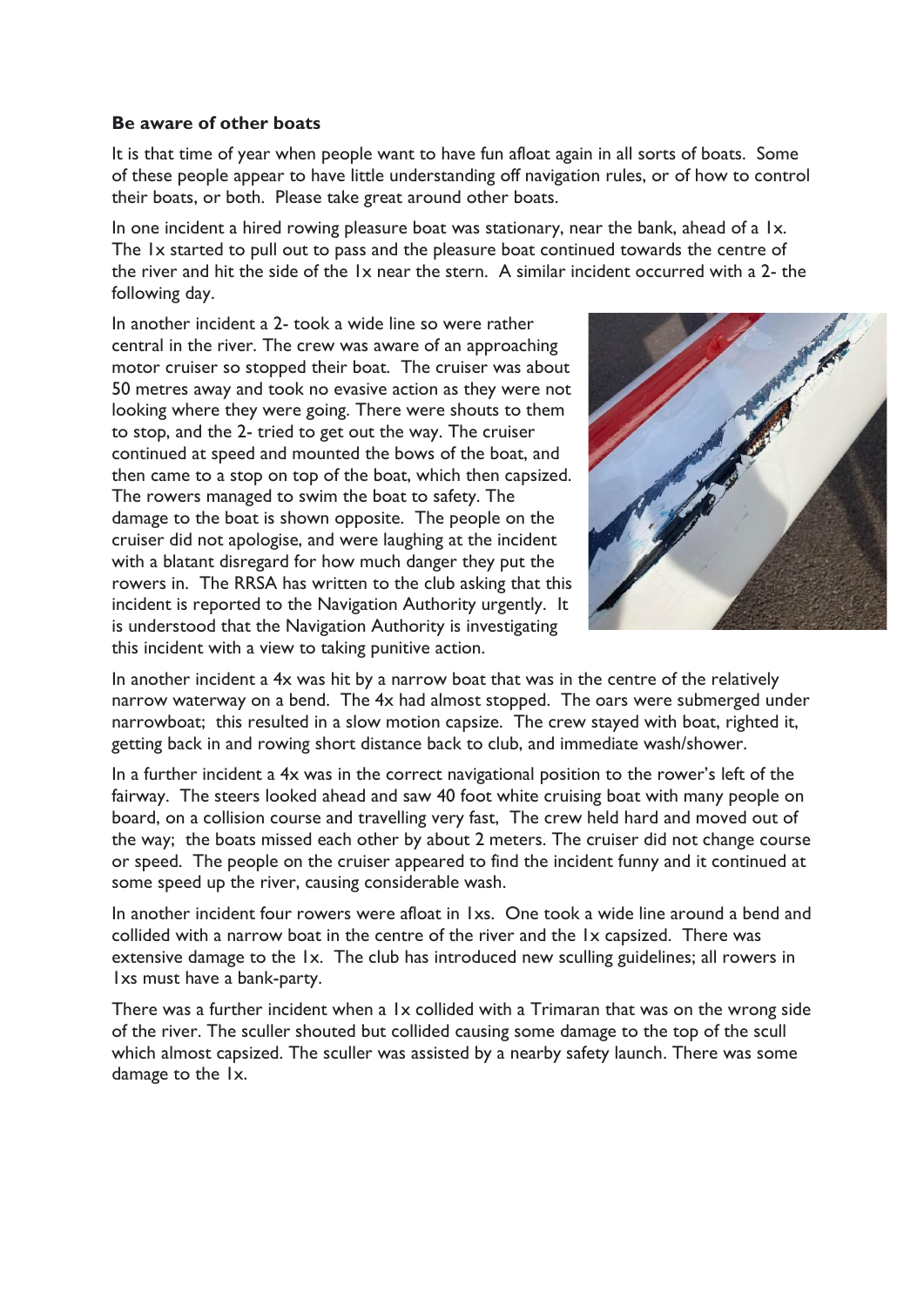An experienced Junior sculler was sculling along the straight part of a river. Suddenly and without warning a narrow boat pulled out quickly in front of him. The sculler collided with the narrow boat snapping a blade (which sank) and knocked the sculler into the water. The sculler was being sucked in towards the propeller until another boater shouted to turn the engine off. The boater, who is reported to have had an open can of lager in front of him, said to the sculler that he didn't look before pulling out. The sculler, and the boat, were taken back to the club. The sculler suffered minor cuts to his leg. The boater then proceeded on his journey.

There was a near miss when a motor vessel moved to the incorrect side of the river approximately 20m ahead of sculler travelling in the opposite direction. It suddenly stopped directly in the path of the sculler with no warning and performed a change of direction manoeuvre on a corner. The sculler did an emergency stop and avoided collision. The sculler was clearly visible and weather conditions were fine. The RRSA has spoken to a contact at the company operating these motor vessels. He will remind his crews that they should maintain a good lookout for rowing boats, not turn immediately in front of them, and sound their horns when turning.

An 8x was stationary in the river, with its bows into the stream, on correct side of the navigation. A motor cruiser was coming downstream central or just on the wrong side of navigation. The 8x followed the coaches instruction and started to move closer to bank. The cruiser then veered across river just missing the 8x. The stroke of 8x was instructed to back down by the coach as the cruiser manoeuvred out and set off immediately, never adjusting speed, just missing the bows of the octo (passing where it had been). The cruiser apologised as it proceeded to crash into the opposite bank and carried on towards the lock. The crew of the 8x were all OK, one rower looked shaken up so the boat returned to the boat house. It is understood that this incident was reported to the navigation authority and that it is investigating with a view to taking punitive action.

#### **Take care to keep a good lookout**

There was a collision between a  $2x$  that was crossing a river and a  $4x$  that was doing a steady state piece. This resulted in damage to both boats as shown below.



Fortunately nobody was injured. Please take care to keep a good lookout and prevent collisions like this.

There was a low speed collision between a 2x and a 1x when the 2x crossed from their station to collide with the 1x. The 2x commented that as the "collision was not at speed, it was not a matter for concern". This comment is, in itself, concerning. It is easier to keep a good lookout and to steer, at low speed than it is at high speed. If a crew fails to do this when it is easy then this is concerning as this at-risk behaviour could cause serious consequences when they are moving at speed.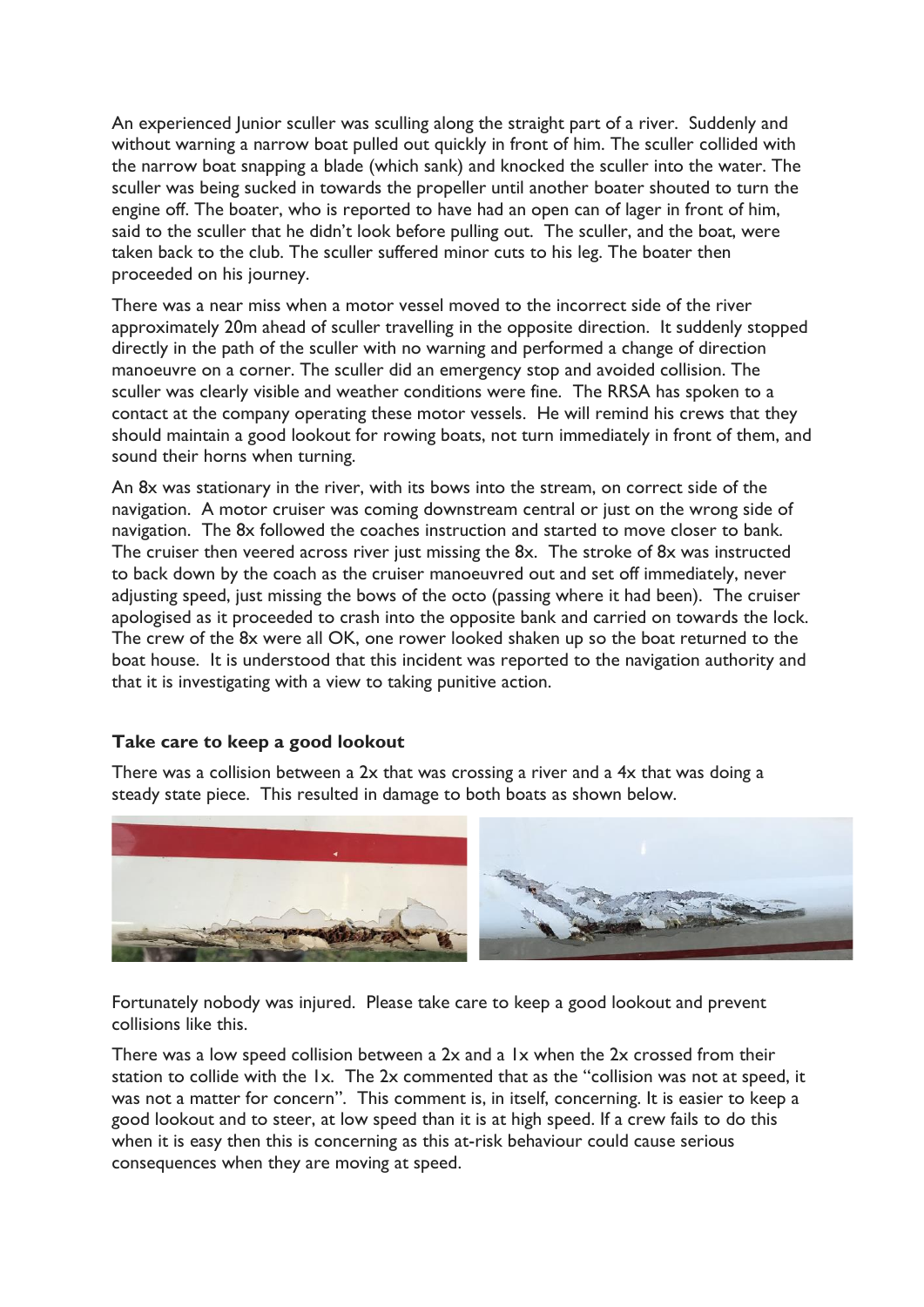#### **There is no such thing as a "blind spot"**

A 4+ collided head-on with a new large yellow buoy placed earlier that day because the cox had not seen the buoy! This did not cause any injuries but resulted in a 6 inch crack along the glued join at top of the bow. Coxes were reminded not to neglect basic coxing and make small course changes so that they can see whatever is ahead.

#### **Take care to avoid exposed water**

A crew were training on a large expanse unfamiliar water. It was the first session of the day, high winds had been predicted. The coach and safety adviser separately assessed the then current conditions to be very calm despite forecasts of wind. The session started and a bow-loaded 4+ crossed to the far side of the expanse of water thinking that if the weather changed it would be able to row back as the forecast was predicting a gradual increase in wind speed. This was the side of the expanse of water towards which the wind was blowing. The weather changed significantly during the over 20-30 mins and the boat quickly became swamped by waves breaking over the side.

The safety launch recovered the cox, who was in the most vulnerable position, and directed the boat to row about 100m to a slipway. From there the rowers and boat were recovered back to the boathouse and warmed up.

Please understand that wave height is a function of:-

- fetch (the distance the wind has blown across the water),
- wind strength (the wind velocity across the surface of the water, this is less in sheltered areas), and
- time (the time for which the wind has been blowing)

This can be compounded by a funnelling effect where the shelter provided by the land varies and wind is stronger in some areas than others.

Please respect the weather forecast - just because the conditions look OK at the start of the outing, this does not mean that they will still be OK at the end. Also please remember that the water conditions differ depending on the extent of the shelter.

#### **Take care on land**

A rower walked into a rigger in the boathouse and suffered a cut to the head. Members were reminded to protect rigger ends, especially at head height and to check for unprotected riggers and cover them, on entering boathouse.

A club was manoeuvring its trailer out of a field following a competition when one of their boats hit a boat on another trailer and broke the end of it. This was due to inadequate lookout.

#### **Take care with objects on the ground**

A junior rower nearly stepped into smashed glass when they returned to the pontoon after an outing. The coach ensured that the pontoon was clear before the outing. The club is communicating to all coaches to ensure that the pontoon is clear before an outing and also on return from an outing so that everyone is protected from this harm. Members will also be informed. The club is raising funds to have a fence built around the pontoon to prevent members of the public from using it.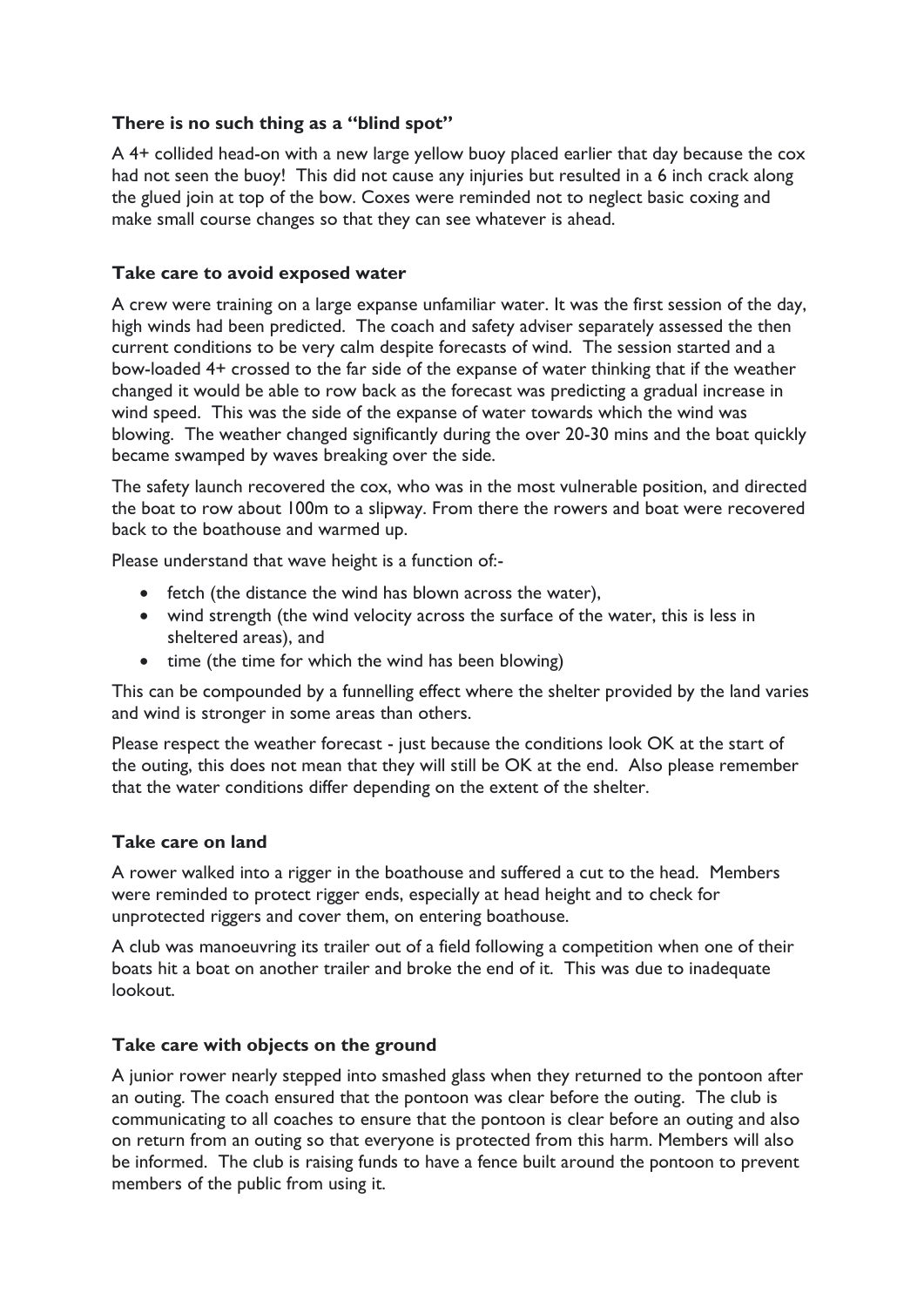#### **Calls from the bank**

Some clubs use bank riders or coaches, on bike to accompany their crews and assist them. Bank riders and coaches will shout to the crew to warn them of approaching hazards but often the crews do not hear these calls. Please consider issuing bank riders and coaches with megaphones so that they are better able to warn the crews.

#### **Take care in unfamiliar surroundings**

A 2- was boating from steps in an unfamiliar venue where it is not possible to have both oars on the water. A local club member tried to help but the boat tipped and banged the steps causing both rowers to fall out. The area where the rigger is mounted on the bow side of stroke seat within the boat was cracked.

#### **Take care on bikes**

A bank spotter was cycling along the tow path when her throw line became entangled in a wheel. She fell forward over the handle bars knocking her head on the left temple. She was taken to A&E for a check-up and subsequently made a full recovery. The club has provided advice to members on the packing of throw lines and for the need for cyclists to wear helmets.

In another incident a coach was cycling along the river bank when he was overtaken by a cyclist who collided with the coach's arm and handlebars, knocking him to the ground where his head hit a collapsed fence and signage. The passing cyclist failed to stop. This incident resulted in swelling and a cut to forehead/. It was treated at local minor injury unit, standard head trauma tests, wound cleaned, glued and dressed.

#### **Take care around canoes**

A canoeist reported that she was canoeing in a group when she was overtaken by a 4 moving at speed. The canoe was close to the bank and the blades of the 4 were within inches of the canoe. The canoeist shouted to the rowers that they should watch where they are going. One of the rowers replied that they could not do that because they were going backwards. Two of the group have now stated that they are too frightened to paddle on the river after this incident.

The canoeist then stopped at their clubhouse and reported it to the person in charge. She apologised on behalf of the club said she would deal with it. The club subsequently reminded its members about steering safely and respecting other river users.

The club has gathered together an informal group from the local rowing, kayak, canoe and barge clubs where they discuss safety issues and how they can improve them. The canoeist was invited to come to these meetings as a representative of her group.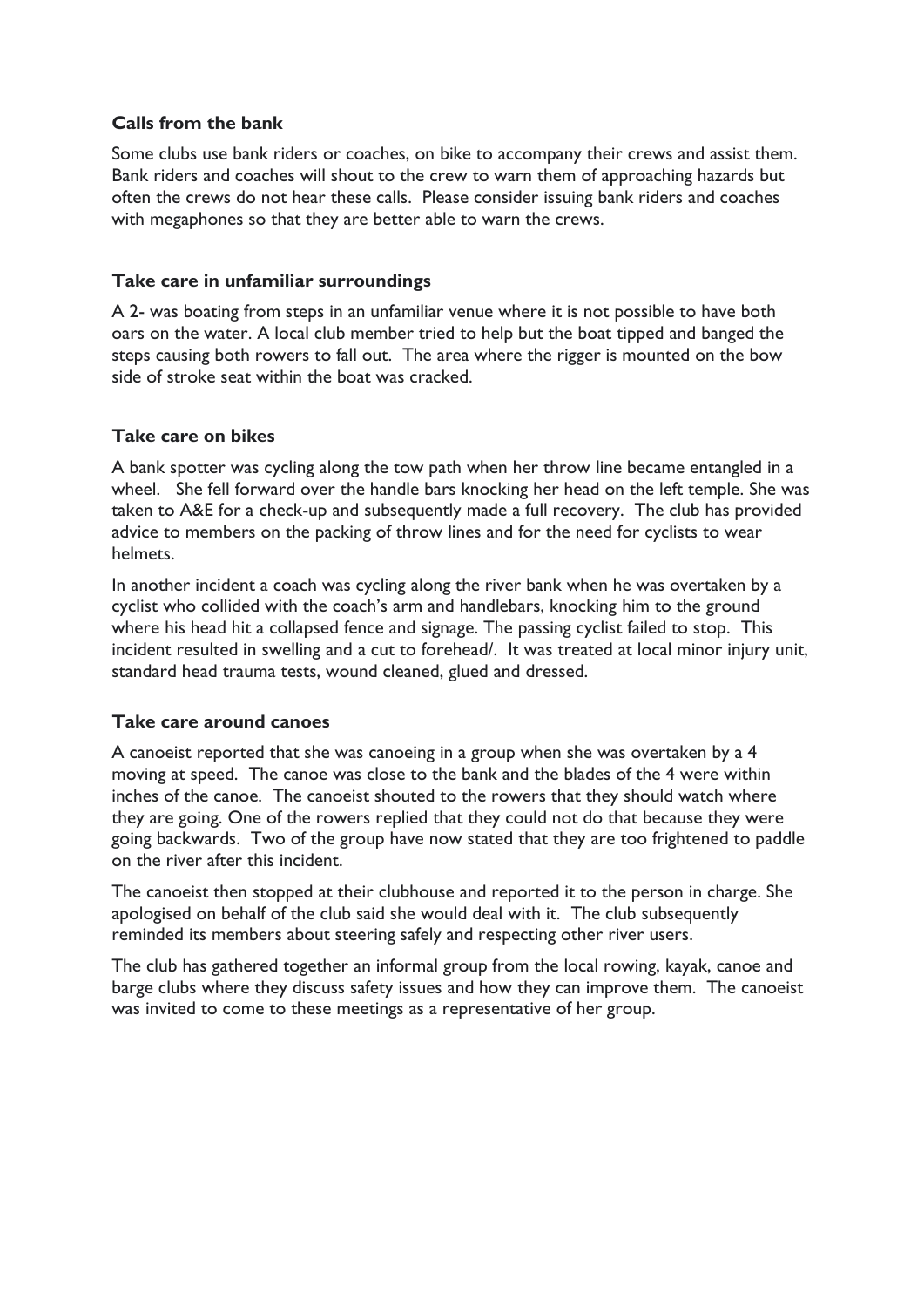## The Incident Reporting system

There was an enquiry from the "Safety and Well-Being Associate" at USRowing who is working on the development and implementation of a mishap reporting system. He had read through the British Rowing procedures and looked at the reporting system itself and was curious about how we make the information accessible to members once it has been collected and reviewed. One of his goals is to make USRowing's incident information and lessons learned useful to membership directly. He asked whether we create an annual report or other output on safety to membership. He also noted that reporting has the option of being anonymous, and asked whether reports trigger any administrative actions by British Rowing?

My reply was that the most important characteristic of the Incident Reporting system is that people trust it. It is a "no fault" system, people submitting reports are confident that they will be thanked and appreciated rather than ridiculed and blamed. There are positive consequences and no negative consequences to reporting. We take great care to ensure that this happens. It takes care, diligence and time to build up this level of trust but do not let that put you off, if it takes time then it is best to start as soon as possible.

At the end of each year we reward the clubs that have submitted the most reports. The reward includes giving them each a certificate signed by our Chairman and me, and naming and praising the club in my monthly report. Please see the January 2022 report (the reports are in the public domain on the British Rowing website [here\)](https://www.britishrowing.org/knowledge/safety/hrsa-monthly-report-archive/). There are similar comments in the reports in the early months of other years.

Individual Incident reports can be opened for comment and the other clubs involved are invited to comment.

We are happy to receive anonymous reports but most people choose to include their names, email addresses and club details. I guess that less than 3% are anonymous. We treat all reports in the same way.

My Monthly Reports each start with the lessons learned from the incidents reported that month. These are anonymised and are intended to share this learning with the rowing community. The Monthly Reports are widely distributed within and beyond British Rowing. Recipients are encouraged to forward them to anyone who they think would be interested and I know that many do so.

We compile annual analyses of incidents at the end of each year. The latest one is on the website [here.](https://www.britishrowing.org/wp-content/uploads/2022/01/2021-Incident-Analysis-1.pdf) They are summarised in Monthly Reports (usually in January) and the analysis report is circulated with the Monthly Report.

We also use the learning from incidents, and elsewhere, to produce Safety Alerts. These are sent to all clubs, distributed with my Monthly Reports and are archived in the public domain on the website [here.](https://www.britishrowing.org/knowledge/safety/safety-alert-archive/) Please have a look at these too.

Please do not forget [RowSafe,](https://www.britishrowing.org/about-us/policies-guidance/rowsafe/) this is our comprehensive and extensive rowing safety guidance manual. It is updated annually. It is in the public domain on the website.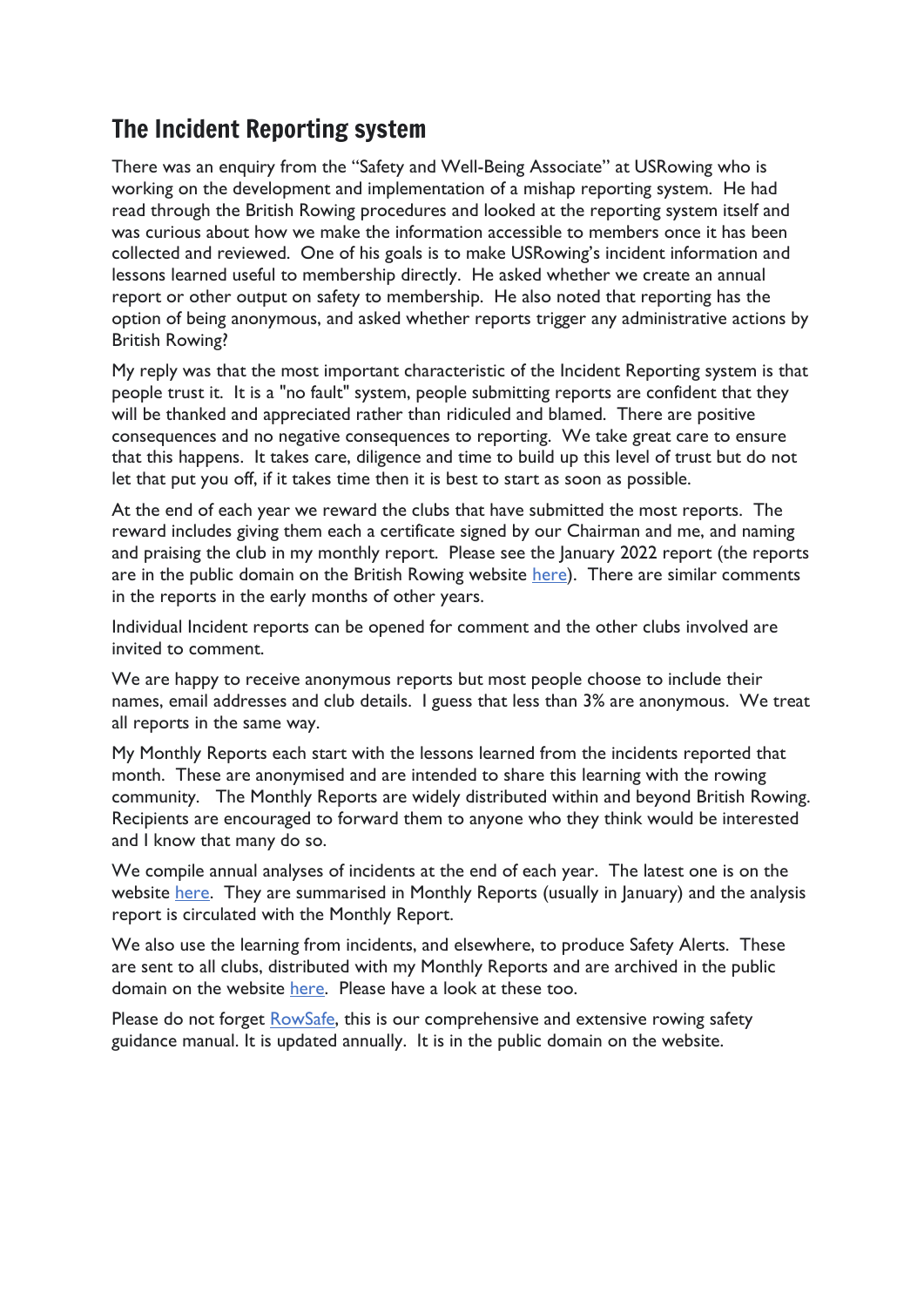## RowSafe 2022 Update

Last month I described the 2022 updates to RowSafe but omitted the changes to section 3.6, now entitled "Competence in the Water" because they were still being discussed. It is understood that the discussions have now concluded and these are the changes to that section.

Section 3.6 has been amended to include "floating" as an alternative to "swimming". The following introduction has been added:-

*"It is important that rowers who find themselves in the water do not panic and are able to respond so that they can keep themselves safe. In effect, this means that they should be able to swim or float. Floating, rather than swimming, is recommended by the Royal National Lifeboat Institution (RNLI), Royal Life Saving Society (RLSS) and National Water Safety Forum (NWSF) because it tends to conserve heat and energy when in cold water."*

However, it does state that

*"Each club is expected to use its Risk Assessment to determine the capability that it requires its members to have. "*

and

*"Those rowers who can only float or swim when wearing a buoyancy aid should also wear such an aid, or a lifejacket if coxing, whenever they are afloat."* 

A Safety Alert explaining why you should Float to Live if you fall into deep water is included with this report.

Also, the following has been added in Sections 3.2, 4.9, and 8.1.

*Do not wear a hoodie when rowing or sculling as the thumbs tend to catch in the pocket, or when coxing in a bow-loader as it could become entangled and impede a rapid exit.*

RowSafe 2022 will be posted on the website as soon as possible.

### RNLI How To guides

The Royal National Lifeboat Institution has published a series of "how to" videos as follows.

- How to Teach your Child to Tread Water [here](https://www.youtube.com/watch?v=7QAjDqzN5Lc)
- How to Teach your Child to Float [here](https://www.youtube.com/watch?v=odWm3DeRFlA)
- How to Teach your Child to Signal for Help [here](https://www.youtube.com/watch?v=AZJ1Eno0TFk)
- How to Teach your Child a Survival Stroke [here](https://www.youtube.com/watch?v=kGXVCJP0d6A)

These are intended to show parents how to teach their children but could also be used to teach rowers of any age to improve their competence in the water.

Anyone who is unsure about floating rather than swimming is invited to look at [this,](https://www.youtube.com/watch?v=3OBCFEEZe1U) then look at Evan's story [here.](https://www.youtube.com/watch?v=WMuCyARlZ98)

A Safety Alert on "Float to Live" is included with this report.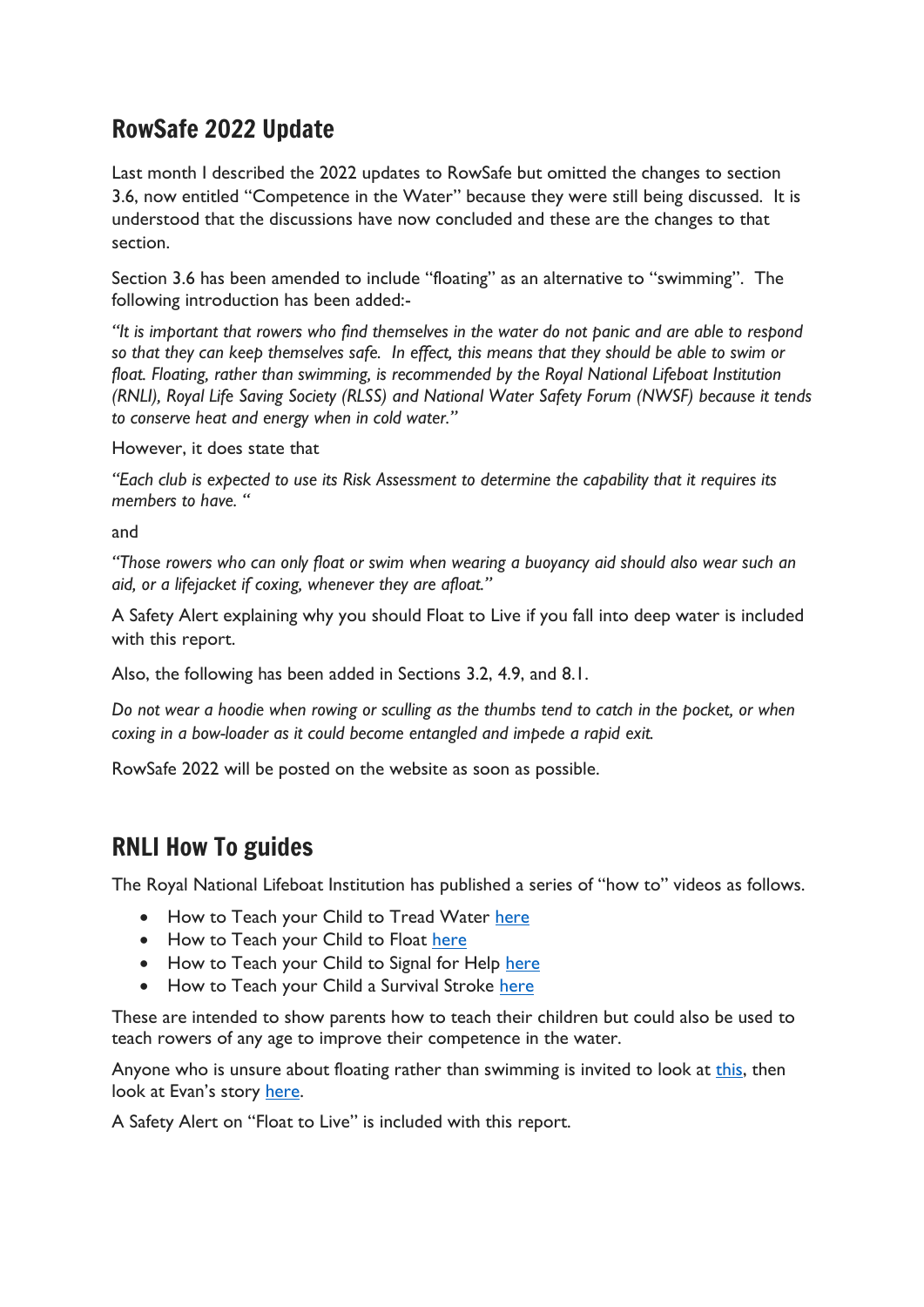## Work with British Canoeing

There was an incident that contained the following:-

*On the way back I had a problem with a rigger (a bolt holding the two stays together sheared) but managed to scull to the bank where I got out of my boat safely. I didn't fall in. A Canoe club launch took me across to their club where they were able to find me a replacement bolt which they cut to size.* 

This was shared with my colleague at British Canoeing with a request, if he has the opportunity, that he thanks the canoe club involved on our behalf.

The report, summarised above, under "Take Care Around Canoes" that includes information about the informal group from the local rowing, kayak, canoe and barge clubs to discuss safety issues and the invitation to the canoeist in the incident to come to these meetings as a representative of her group, was also shared.

## How to find the Safeguarding handbooks

There was a request for information on how to find these handbooks. There is a summary of changes and four handbooks, as follows:-

Handbook 1 - The Club Welfare Officer

Handbook 2 – Handling Concerns

Handbook 3 – Club, Training and Competition Guidance

Handbook 4 – Safety in the Digital World

These can all be found from links on the Safeguarding page [here.](https://www.britishrowing.org/knowledge/safeguarding/)

## Crotch (or thigh) straps

There was a question as to whether we should make the use of crotch straps compulsory; it was noted that they were thought to be expensive and buoyancy aids do not have them.

The response was that, in general we provide guidance and advice, we do not make rules.

The video [here,](https://www.youtube.com/watch?v=qDx1C6d6JFU) shows that a crotch strap will keep a lifejacket where it is supposed to be and not wearing one will allow the lifejacket to come off over the wearers head.

The RNLI video [here](https://www.youtube.com/watch?v=VOYHC-wz6OM) describes how to fit lifejacket crotch straps and what happens if you do not.

A universal crotch strap may be purchased for  $£6.99$  [here,](https://www.piratescave.co.uk/plastimo-life-jacket-crotch-strap.html?id=240241971&gclid=Cj0KCQjwxtSSBhDYARIsAEn0thRRGSXY7d8G9m1lBD1QvnhFRXnZl5bl3tRZgdsCbmB397PuALi3pz0aAruwEALw_wcB) hardly expensive if it can save your life.

While we are considering lifejackets, there is a RNLI video on "How to check and maintain your lifejacket", [here.](https://www.youtube.com/watch?v=4kEf5cOe5Zg&list=PLrYLpy0TFz06lXMSWE1Z3P8b3JAk1FglP)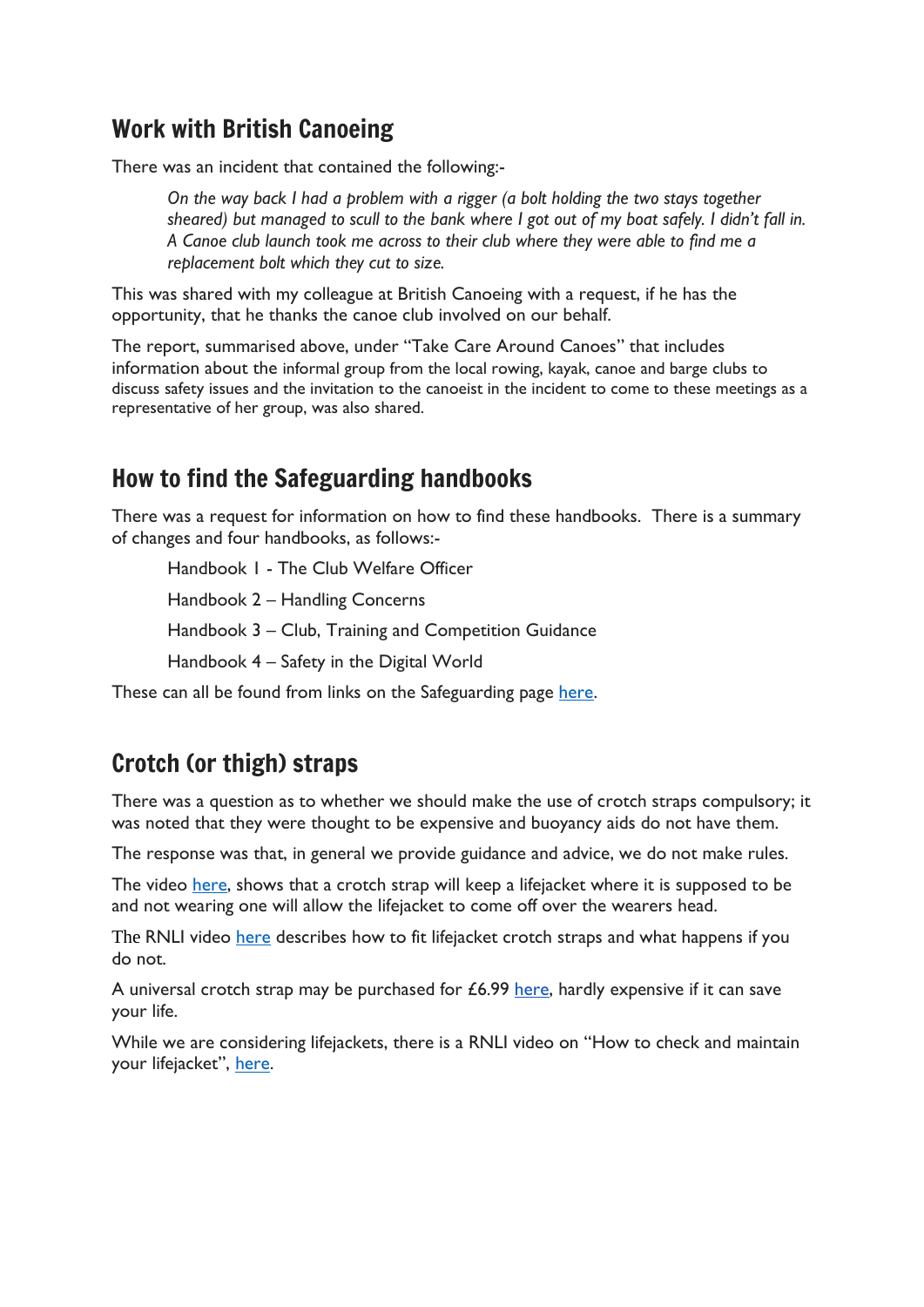## What do Regional Rowing Safety Advisers do?

A Regional Rowing Safety Adviser (RRSA) is looking for a replacement and wanted to provide a Role Description for that person. I advised that there were job descriptions for Club and Competition Rowing Safety Advisers in RowSafe and outlined the duties of a RRSA.

The RRSA produced the following Role Description

- Be fully conversant with British Rowing's RowSafe
- Complete British Rowing's online safety learning (Safety Basics Understanding and Managing Risk, Cold Water and Hypothermia, Capsize Drill, Advanced Risk Assessment)
- Develop contacts with Club Rowing Safety Advisers
- Review regatta safety plans, emergency action plans and risk assessments
- Assist with risk management where requested
- Review and, if OK, accept Club annual safety audits
- Work with and support clubs whose audit or safety plans are inadequate.
- Give feedback and / or advice on incidents
- Promote safety training within the Region
- Report to Regional Council meetings advise the regional committee and advise the clubs in the region on safety and where unsafe practices are seen to be taking place
- Produce an Annual Safety Report for the Region
- Disseminate good practice
- Attend meetings with the National Rowing Safety Committee (at present monthly by zoom)

If you have any other suggestions then please let me know.

## How to climb onto an inverted boat following a capsize

A Regional Rowing Safety Adviser received a comment that a rower cannot "bounce themself down and up far enough out of the water to" climb onto the boat and "in the course of multiple attempts to do it, they get exhausted and water goes into their nose, sinuses, etc."

The response was that I sympathise as I have difficulty doing this too. The easy way is to move towards the bow of the inverted boat. There is no need to swim, simply pull yourself along the boat. When you get there then face towards the boat and push the bows down and between your legs. Lean forwards and keep pulling the boat towards you till you can reach the riggers, then sit up.

If you try this from the stern then you may have a painful interaction with the fin!

Do not forget, it is important to "Get your body out of the water".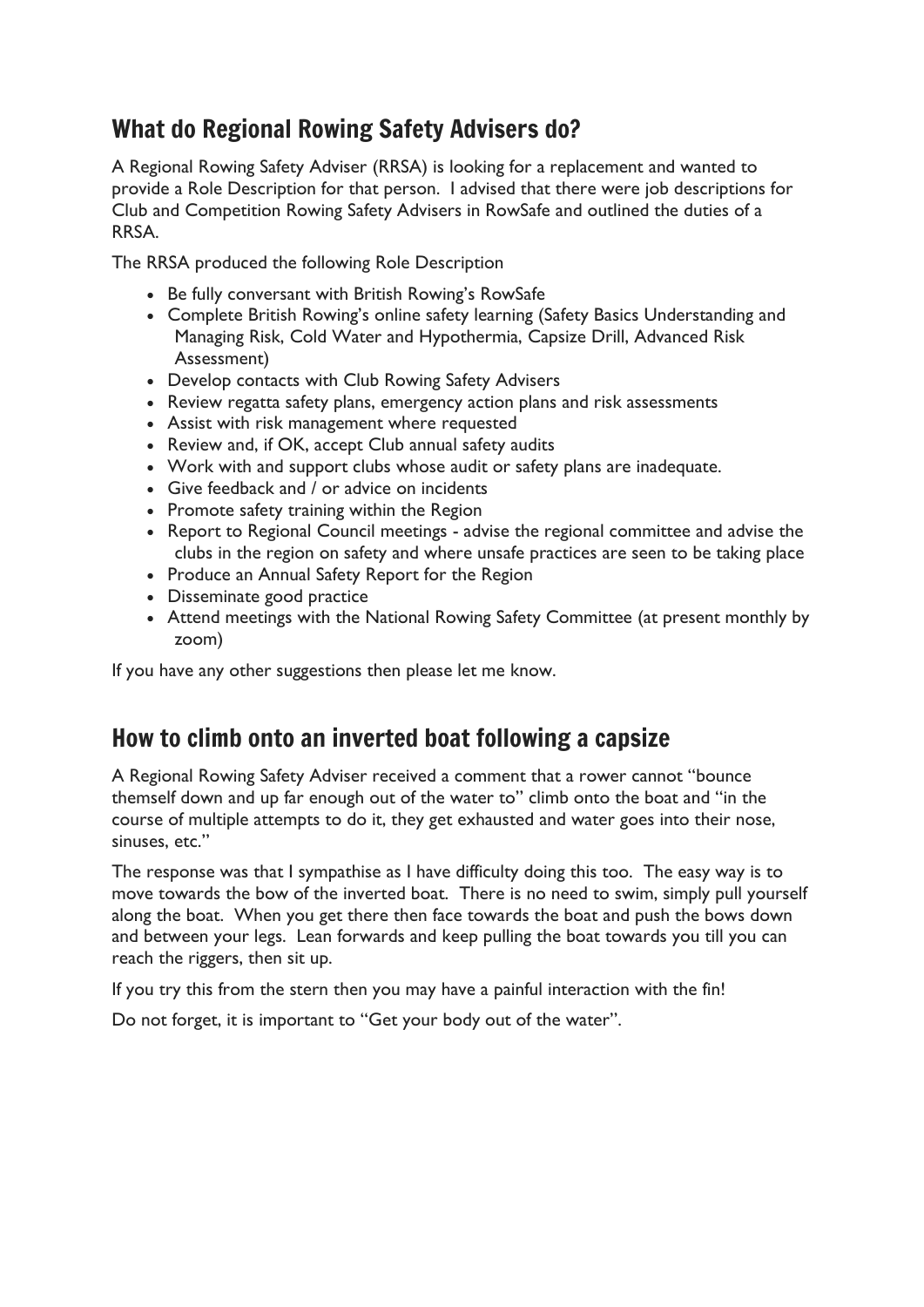## People cool faster in cold water than in cold air

A rower who is also regular cold water swimmer thought that they get colder in wind with a wet body than staying still in the water. This is a subjective impression that is not supported by the science. A quick search revealed the following:-

The rate of cooling is dependent on the density of the fluid that you are in. Water is about 1000 times more dense than air. T[here](https://www.postharvest.net.au/postharvest-fundamentals/cooling-and-storage/cooling-rates/) is plenty of evidence, for example it says here that:-

"Air is a poor conductor of heat. In fact, it is considered a thermal insulator. A feather-filled sleeping *bag is both light and incredibly warm because it traps the internal air, keeping it immobile between the layers of feathers and material. This stops heat from transferring from the body inside to the outside air.*

*Water is a better conductor of heat. Even without warm clothes it is possible to survive and be active at 0°C or less. However a person in 0°C water is likely to become unconscious within about 15 minutes and survive less than one hour.*

Cold water can remove heat more than 20 times faster than air. In effect, this means that a much larger volume of air is needed to achieve the same amount of cooling as a quantity of cold water. "

and:-

Water is a much better conductor of heat . If you have ever stepped into a pool that is the same exact temperature as the air outside, you may have noticed that it still feels cooler than the *air around you. This is because water is very efficient at pulling the heat away from your body.* ( [here](http://scienceline.ucsb.edu/getkey.php?key=6250) )

and [here](https://physics.stackexchange.com/questions/246758/why-does-water-feel-cooler-than-air) in answer to the question "Why does water feel cooler than air?"

*Firstly, to make a valid comparison between how water and air 'feels' on your skin, two conditions would need to be met:*

- 1. *Both water and air would have to be at exactly the same temperature.*
- 2. *That temperature would have to be lower than human body temperature (strictly speaking skin temperature).*

*If those conditions are met then water would certainly feel cooler than air. Several factors are responsible for this.*

- 1. *Water has a much higher Specific Heat [Capacity](http://www.bbc.co.uk/schools/gcsebitesize/science/aqa/heatingandcooling/buildingsrev3.shtml) than air, making it a far better coolant than air.*
- 2. *More intimate contact between water and skin, compared to air and skin, results in a higher Heat Transfer [Coefficient](https://en.wikipedia.org/wiki/Heat_transfer_coefficient) which makes water again a better coolant.*

and

*However, because the thermal conductivity of water is 24 times that of air, and the energy required* to heat a given volume of water by  $1^{\circ}$ C is 3500 times that of air, the cooling power of cold water in *terms of human deep body temperature is approximately three times that of cold air at the same temperature (Smith & Hanna, [1975](https://physoc.onlinelibrary.wiley.com/doi/full/10.1113/EP086283#eph12160-bib-0134)).* [\(here\)](https://physoc.onlinelibrary.wiley.com/doi/full/10.1113/EP086283)

and

A cadaver cools more rapidly in water than in air because water is a far better conductor of heat. For a given environmental temperature, cooling in still water is about twice as fast as in air, and, in *flowing water, about three times as fast.* [\(here\)](https://www.sciencedirect.com/topics/medicine-and-dentistry/algor-mortis#:~:text=A%20cadaver%20cools%20more%20rapidly,about%20three%20times%20as%20fast.)